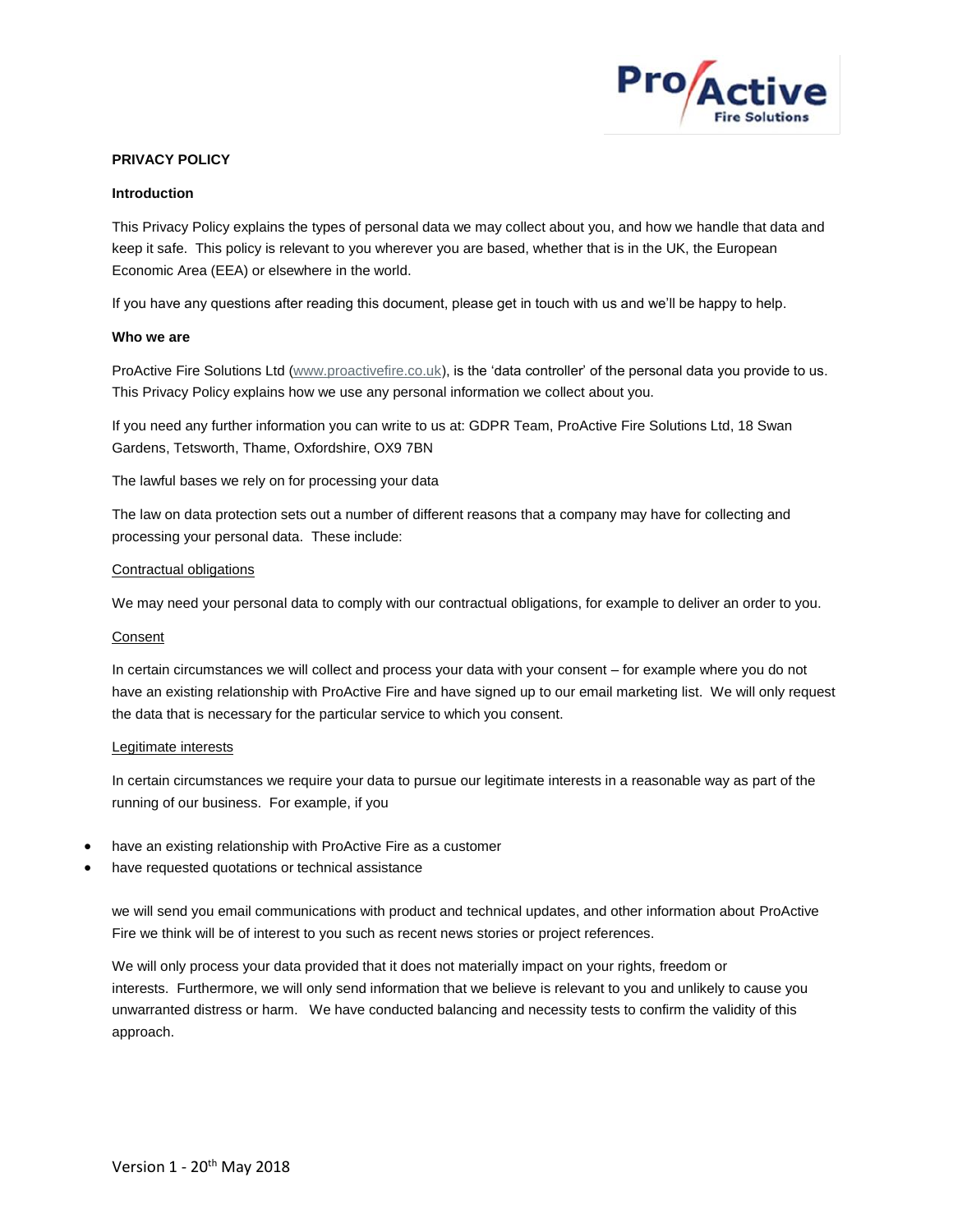

## Vital interests

In some cases we may use your information to send you a critical update about one of our products, for example if there is an important update to a product we have installed. As all products and services are concerned with fire prevention and life safety, we would contact you using the legal basis of life saving/vital interests to keep you informed.

# **When we collect your personal data**

We may collect information about you when you:

- Contact us by any means with a query or complaint
- Book an appointment with a sales representative
- Attend a training event
- Place an order or enquiry for products or services
- Supply us with goods or services
- Complete a supplier questionnaire
- Apply for a job with ProActive Fire
- Accept a role and/or commence employment
- Attend one of our exhibition stands
- Provide us with a business card
- Complete an online sign up form
- Request a site visit

At some exhibitions, the organiser may collect and forward registration and/or attendee data to us, but only when they have notified you in advance that they will do this. We will not use data that has been collected at exhibitions without your consent.

We may also collect your data via cookies when you visit our website.

Proactivefire.co.uk only uses Cookies which are required to offer you a suitable level of web performance and to track website usage in Google Analytics. By continuing to use our website you are giving us your implied consent to our Cookie policy.

The Cookies we use to deliver the Google Analytics service store information such as the time you visited the website and whether you have visited before. The Cookies contain no personally identifiable information but they do use your computer's IP address to know where in the world you are accessing the internet from.

If you would like to restrict the use of Cookies you can control this in your Internet browser.

## **What data we collect**

- We will only collect the information we require in order to provide you with the service(s) you require.
- If you have an account with us, we will collect your full name, email address, telephone and mobile numbers, postal address and details of where you purchase products.
- If you have purchased products from us, we will collect your full name, email address, telephone and mobile numbers, postal address and the delivery details you have supplied to us.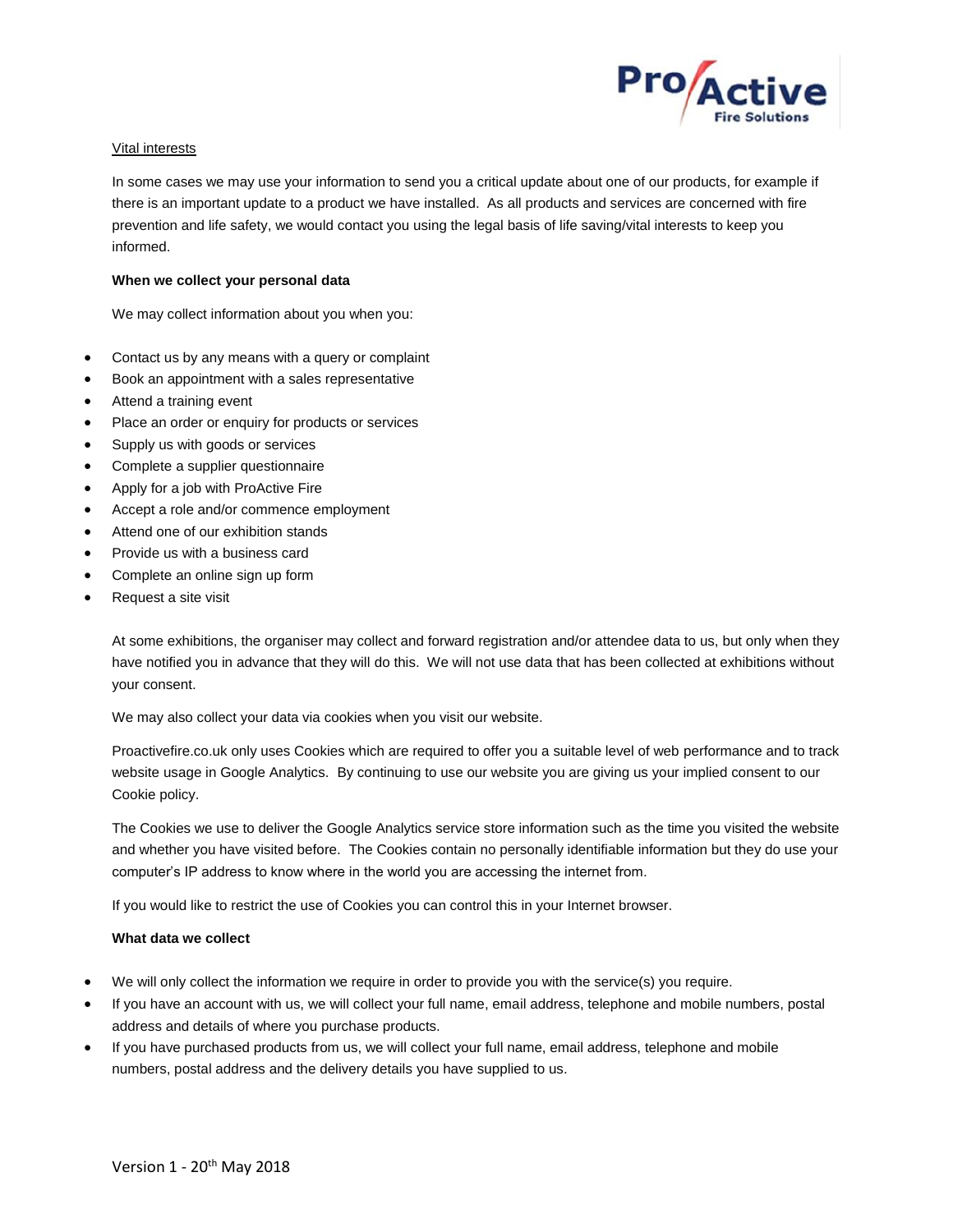

- If you make a call to our technical support team we may use your personal information to assist us in answering your query and to support your ongoing training and development.
- We may collect your social media user name if you proactively interact with us to raise a query through those channels. For example, we might share your personal information with other departments if you raise a support request via social media.
- We will collect data relevant to your training records in terms of the training modules you have attended and any feedback forms you complete.
- If you apply for a job with ProActive Fire we will collect details from your job application including your name, postal address, phone number and email address.
- For marketing purposes, we will only collect and/or use basic personal data about you such as your name, company name, work address and email address. We need to know this basic personal data in order to send you emails and/or postal communications that we believe will be of interest to you and/or provide additional information in relation to the products you have purchased.
- When entering into a contract to supply or receive goods and services we will collect your full name, email address, telephone and mobile numbers, postal address and the delivery details you have supplied to us.

# Sensitive personal data

• Unless otherwise agreed with you, we will not collect any special categories of personal information about you (often known as 'sensitive personal data').

# **What we do with your data and why**

# Processing orders

- We will use your data to process any orders you make by email.
- We may need to pass your details on to a third party such as a courier service to supply or deliver the product you ordered.
- We may keep your details for a reasonable period afterwards in order to fulfil any contractual obligations such as providing proof of delivery, warrantees or technical support.
- We will enter your data into our customer database (CRM) so that our sales and technical support teams are aware of what you purchased and when, as well as any other contact you have had with us such as raising a query or complaint. They may use your data to provide you with any product support and technical information you require. We do this on the basis of our contractual obligations to you, our legal obligations and our legitimate interests in providing you with the best possible services.
- Please be aware that if you choose not to share your personal data, we may not be able to provide some of the services or information you have asked for.

# Marketing

- Where you have an existing relationship with us for example by purchasing from us or signing up for an account, we will enter your data into our email marketing platform and CRM so that we can send you communications by email or post with details of products, services and news that we believe will be of interest to you.
- We may also use your details to invite you to exhibitions or events.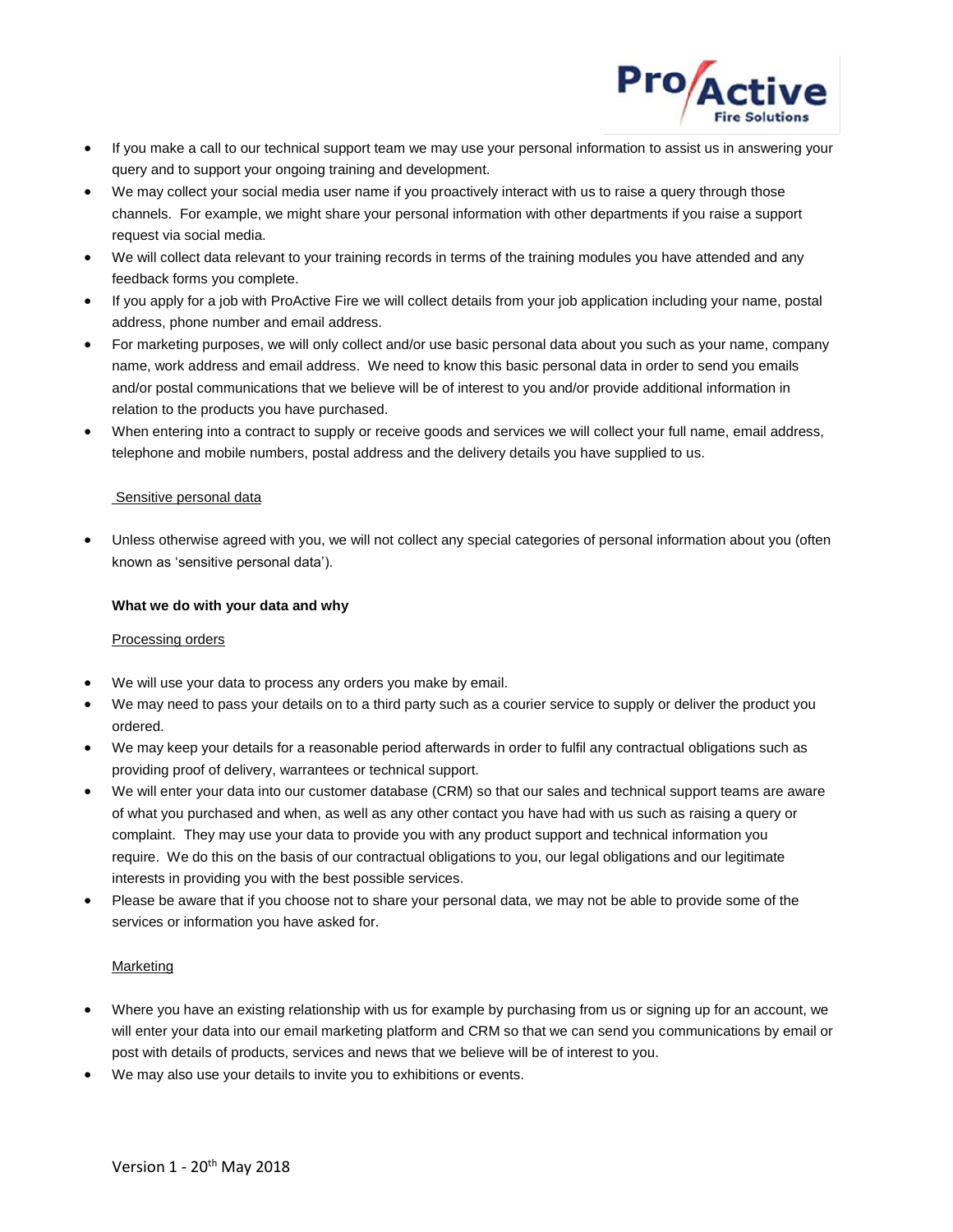

- We will do this as part of our legitimate business interests in understanding our customers and providing the highest levels of customer service. You can opt out of these communications at any time by emailing service@proactivefire.co.uk or selecting the unsubscribe link that we include with every marketing email.
- We will monitor your response to marketing emails and may send these to our sales team who will use these details for telephone calls to ensure that you have all the information you need.
- We may use your details to get in touch for further information to support a press release or news story that we are writing about a recent installation. For example we might need information about the installation date and project details.
- We may use your data to send you customer survey requests to help improve our services. These survey messages will not include any promotional content.

# Technical support

• Where we cross-list products which require third party product approvals, we may need to supply certain information in order to register your company contact details against the product listing. For example, if we are rebranding a product and cross listing with BSI (British Standards Institute), your company details and contact information may be required.

# **Recruitment**

• Where you have applied for a job vacancy with us, we will enter your data into our recruitment tracker so that we can send you communications by email or post that we believe will be of interest to you and enable you to progress through our selection and recruitment process.

# Service messages

- We will use your data to send you communications which are required by law or which are necessary to inform you about changes to the services we provide or other information relating to your orders.
- This may include updated price lists, changes to our contact details or factory closures due to stocktaking.
- These service messages will not contain any promotional content.

We will only collect the personal data that we need in order to oversee the products and services we have agreed to provide you with or to send you relevant marketing information.

Please be assured that we will not sell or rent your information to any third parties.

## **How long we keep your data**

Whenever we collect or process your personal data, we'll only keep it for as long as necessary for the purpose for which it was collected.

At the end of that retention period, your data will be destroyed if it is no longer required for the lawful purpose(s) for which it was obtained. When you place an order, we'll keep the personal data you give us so that we can comply with our legal and contractual obligations in relation to that order.

Examples of data retention periods: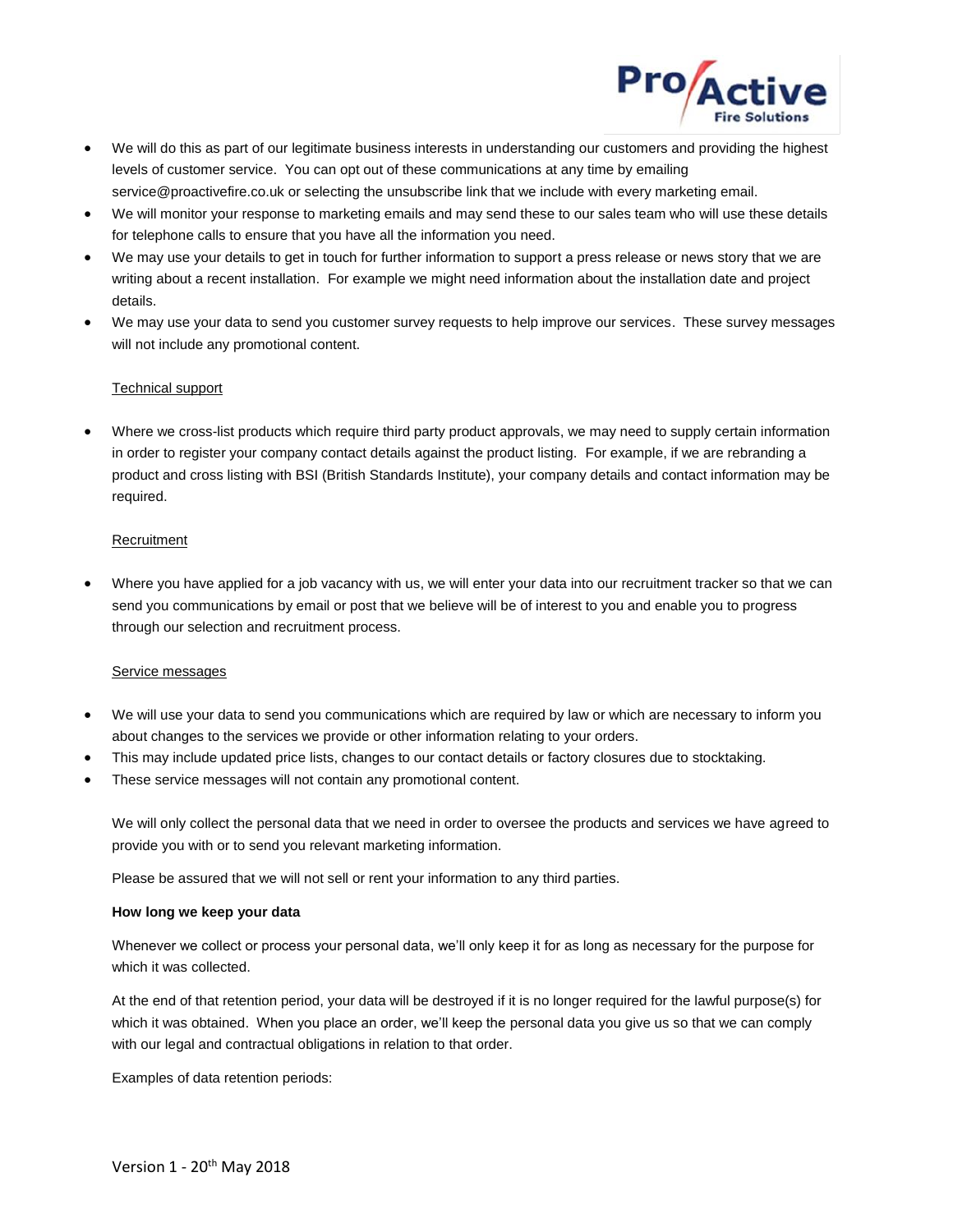

Recruitment – we will keep applicants' information for a maximum period of 1 year from the point of filling the vacancy.

Marketing - We will generally keep the information we use for marketing purposes until you notify us that you no longer wish to receive marketing information from us. Where you have opted out of emails, we will keep a record of your request to opt out as this will ensure that you cannot be sent another email unless you supply your consent again.

## **Who processes your personal data**

All the personal data we hold about you will be processed by our own staff based in the United Kingdom. Data may also be processed by our third party suppliers as follows:

- We will share your data with third parties during the recruitment process to administer selection tests.
- We may share your data with third parties who undertake reference checks on our behalf. This will only be done with your explicit consent.
- We may share your information with third party approval bodies (such as BSI, LPCB, UL) in line with surveillance visits.
- We may share your data with other trusted third parties such as delivery couriers.

We will always take all reasonable steps to ensure that your personal data is processed securely and only provide the information that the third party requires to perform their specific services. If we stop using their services, any data held by them will either be deleted or rendered anonymous.

## **Where your personal data may be processed**

We may need to transfer your personal data between countries to enable us to supply the goods or services you've requested. Wherever you are located, your personal data may be stored on servers in the UK.

For individuals geographically located within the European Economic Area (EEA) we may sometimes need to share your personal data with third parties or suppliers outside that area such as our email services provider based in the USA. Where we do this, we always ensure that your data receives the same level of protection as if it were processed within the EEA.

For individuals geographically located outside the European Economic Area (EEA) we will treat your personal data in exactly the same way as if you were located within the EEA and follow the same processes and procedures.

## **How we protect your personal data**

We will treat your personal data with the utmost care and take all reasonable steps to protect it. Access to your personal data is strictly controlled and limited to the most relevant users only.

We regularly monitor our systems for possible vulnerabilities and to ensure that they are completely secure and up to date.

# **Your rights concerning your personal data**

The new GDPR regulations provide you with the right to request:

• Access to the personal data we hold for you. In most cases this will be provided free of charge.